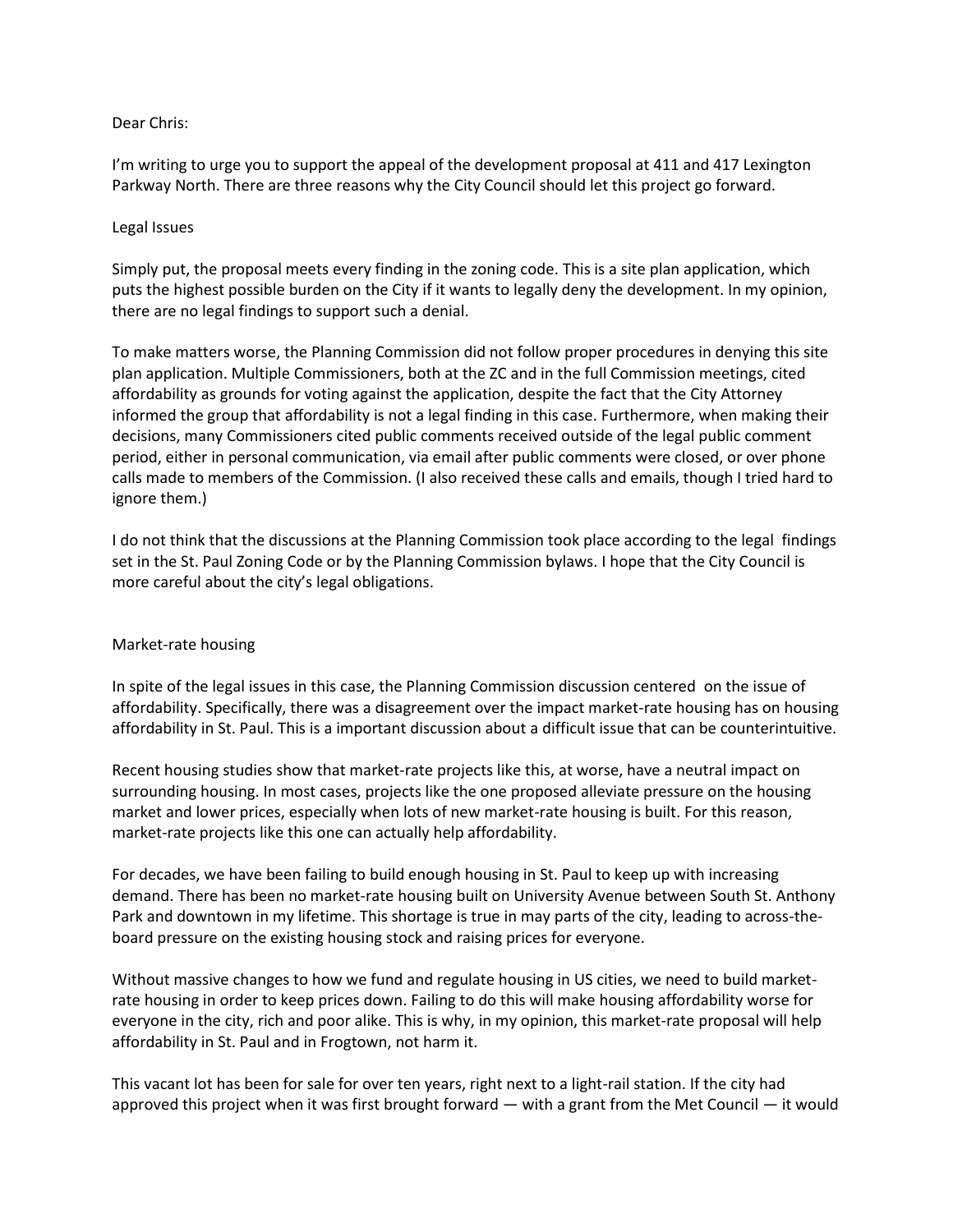have provided greater community amenities, and have been built in time to house hundreds of people during a deadly pandemic. The longer we wait to approve market-rate projects on sites like this, the more we turn our backs on people in St. Paul who are looking for decent places to live.

## City Guidance

In my opinion, the worst outcome of this debate was the negativity of the community conversation. Part of the problem is that the city does not have affordable housing or Inclusionary Zoning guidelines on the books that would help guide these kinds of discussions. If we had completed our Inclusionary Zoning study, it would have helped Commissioners and members of the public evaluate these kinds of marketrate proposals with a eye toward what levels of affordability are possible in the current environment.

For example, if St. Paul had Minneapolis's ordinance, with over half of its units at or below 60% AMI, this project would easily meet its requirements. Striking this balance is not easy. As the struggles of Portland, Oregon have shown, it's hard to correctly set requirements for a Inclusionary Zoning policy that increases the overall supply of homes in a city. This is why St. Paul should complete its market study, to ensure that any Inclusionary Zoning and affordable housing discussions take place with everyone having the best information available. I urge the Council to fund this study as soon as you can.

In short, you should support this appeal because it's a legal application that meets every requirement in the zoning code. On top of that, this project will help affordability in St. Paul and in the surrounding community. The proposed building fills a vacant lot next to a light rail station, meeting long-standing community goals around affordable housing and transit-oriented development. Finally, this situation points to the work we have to do as a city to find solutions to the ongoing housing crisis. To solve this crisis, we need to build more subsidized and market-rate housing in all parts of St. Paul.

Supporting this appeal, and completing the Inclusionary Zoning study, are a good start toward reaching our housing goals. I urge your support.

yrs, Bill Lindeke

See also:

More on housing in Frogtown [https://streets.mn/2021/02/15/three-ways-of-looking-at-the-lexington](https://streets.mn/2021/02/15/three-ways-of-looking-at-the-lexington-and-university-development-debate/)[and-university-development-debate/](https://streets.mn/2021/02/15/three-ways-of-looking-at-the-lexington-and-university-development-debate/)

Market-rate housing studies: <https://www.lewis.ucla.edu/research/market-rate-development-impacts/>

Challenges of Inclusionary Zoning in Portland: [https://cityobservatory.org/inclusionary-zoning](https://cityobservatory.org/inclusionary-zoning-portlands-wile-e-coyote-moment-has-arrived/)[portlands-wile-e-coyote-moment-has-arrived/](https://cityobservatory.org/inclusionary-zoning-portlands-wile-e-coyote-moment-has-arrived/)

--

urban geographer [tcsidewalks.blogspot.com](http://tcsidewalks.blogspot.com/)